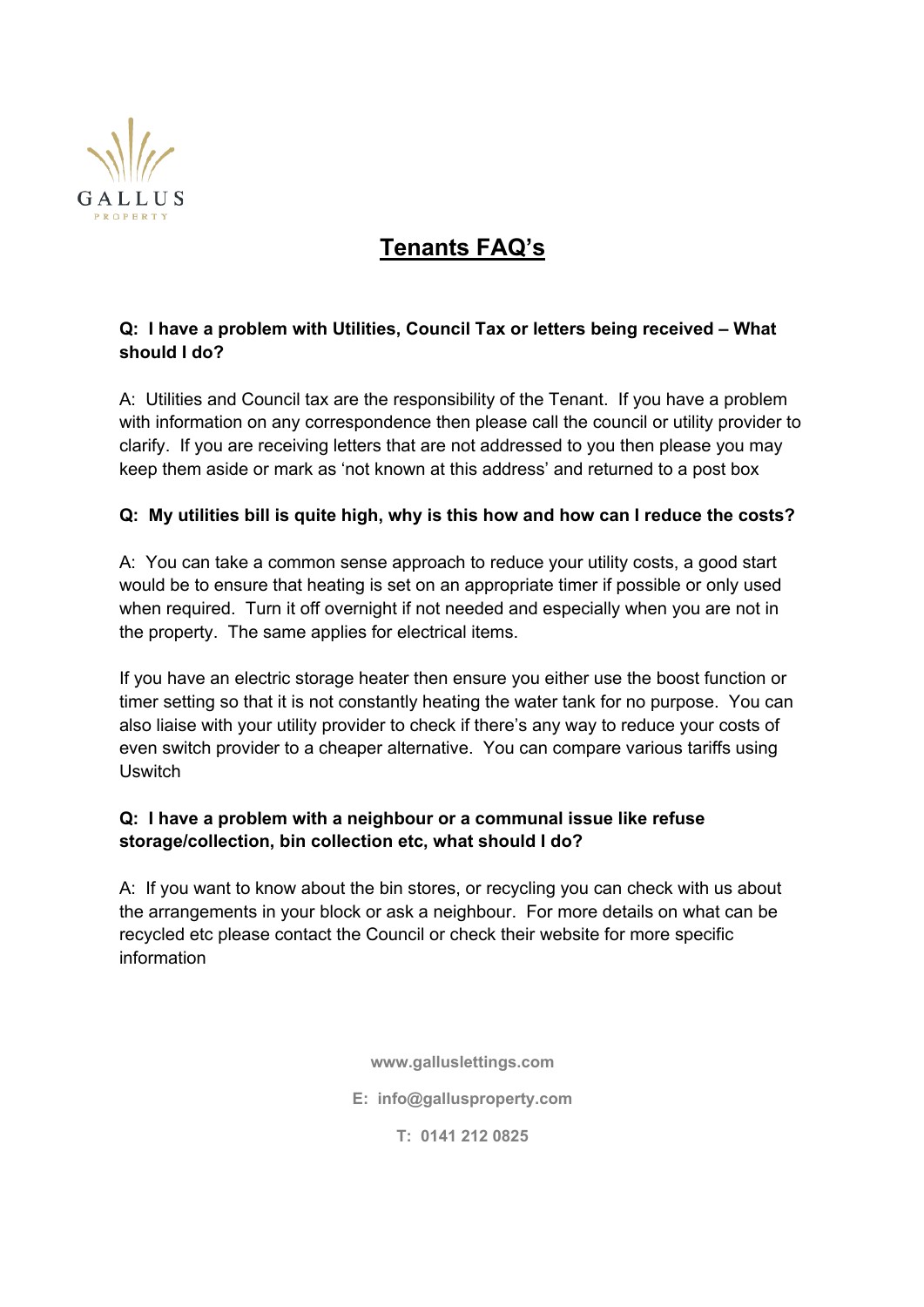

If you have a problem with neighbours or issues in the communal block like broken doors etc then please contact ourselves so we can contact the Factor on your behalf to report any problems

**Q: Can I hang up pictures, make changes to the layout, add/remove furniture?** A: It's better to check with us and the Landlord before any major changes, we want you to feel at home as much as possible so you are more than welcome to change the layout and add furniture, we would request that if you want to replace items or hang things on walls etc that we first confirm that's ok with the Landlord. Unless otherwise specified the Landlord will expect all furniture included in the inventory to be returned on departure

#### **Q: I have a maintenance issue or other problem to report**

A: Please see our Maintenance guide for more details of common problems. Also beware that as a Tenant smaller maintenance issues such as blown lightbulbs are the responsibility of the Tenant.

Please report any other repairs or issues to ourselves using the contact form as soon as possible. Please do so in a timely manner to ensure that we can see to any problems as quickly as possible. If out of office hours and urgent then please contact your Property Manager on the mobile number given so we can arrange an engineer to attend

For anything time sensitive like gas problems or leaks it is essential that they are reported immediately. Please bear in mind we have a legal obligation to protect people and property, in such circumstances it may be required for us to attend the property with a contractor at short notice. An example of this would be a major leak where another property may be affected

### **Q: I want to end the Tenancy agreement, how do I do so and get the Deposit back?**

A: Please inform us in writing with at least 28 days-notice that you wish to end the Tenancy agreement. After the keys have been returned and a check-out inspection

**www.galluslettings.com**

**E: info@gallusproperty.com**

**T: 0141 212 0825**